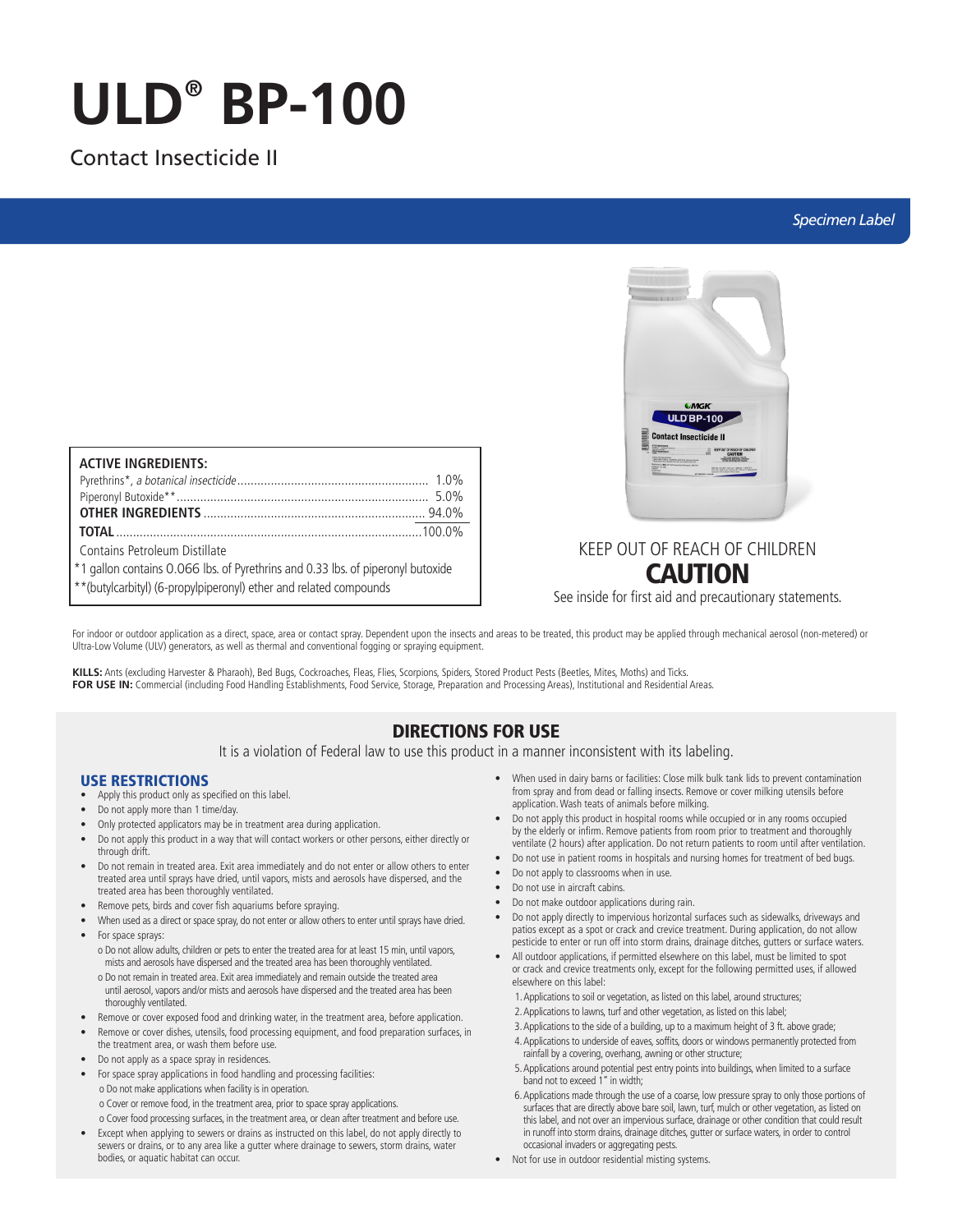# PRODUCT INFORMATION

Note: Some furniture finishes, particularly plastics, can be damaged by petroleum based insecticides. To avoid damage, cover those items and do not spray directly. If in doubt, test by applying this material to an inconspicuous area before spraying.

## USE IN FOOD HANDLING ESTABLISHMENTS

Applications are permitted in food/feed areas of food/feed handling establishments as a contact spray, space spray or crack and crevice treatment, including those operating under the Federal meat, poultry, shell egg grading and egg products inspection programs.

Food handling establishments are places other than private residences in which food is held, processed, prepared or served.

### FOOD AREAS

Include areas for receiving, serving, storing (dry, cold, frozen, raw), packing (canning, bottling, wrapping, boxing), preparing (cleaning, slicing, cooking, grinding), edible waste storage and enclosed processing systems (mills, dairies, edible oils, syrups).

### NON-FOOD AREAS

Include areas such as garbage rooms, lavatories, floor drains (to sewers), entries and vestibules, offices, locker rooms, machine rooms, boiler rooms, garages, mop closets and storage areas (after canning or bottling).

Apply according to specific directions for pest(s) to be treated under the Indoor Use section below. Do not make space spray applications to food areas when the facility is in operation. Prior to space spray applications, remove or cover exposed food and drinking water in the treatment area. Remove or cover dishes, utensils, food processing equipment, and food preparation surfaces, in the treatment area, or wash them before use.

## INDOOR USE

### SPACE SPRAY - FLYING INSECTS (Flies, Gnats)

Use full strength or dilute as desired using the dilution chart below. Prior to treatment, open cabinets, doors and equipment to be treated; turn off air conditioners and fans, extinguish all flames and close windows in the area to be treated. Apply using a mechanical aerosol generator (no droplets > 50 microns in diameter and 80% < 30 microns). Apply undiluted at a rate of approx. 1 fl. oz. / 1,000 cu. ft. of room space, or apply diluted at the rate of 1 - 2 fl. oz. / 1,000 cu. ft. of room space. In commercial operations, subtract the space occupied by stored product or equipment from the cubic footage. Disperse toward areas suspected of harboring the greatest infestations of listed pests. Disperse in all locations (including around equipment, appliances and pallets, if desired) contacting as many insects as possible. Do not remain in treated areas after application. Keep area closed for at least 1 hour. Open and thoroughly ventilate treated areas before reoccupying. Do not apply as a space spray in residences.

### DILUTION

Use a white mineral oil conforming to regulation 21 CFR 178.3620(b) or an odorless light petroleum hydrocarbon conforming to 21 CFR 172.882 or 40 CFR 180.910 (inert ingredients used pre and post-harvest; exemptions from the requirement of a tolerance) and 180.930 (inert ingredients applied to animals; exemptions from the requirement of a tolerance.) Combine oil and concentrate as directed below and mix well just prior to application.

| Pyrethrin %<br><b>Desired</b> | <b>Mixture Rate</b>                 | <b>Application</b><br>Rate per<br>1,000 cu. ft. |
|-------------------------------|-------------------------------------|-------------------------------------------------|
| 0.50                          | 1 Part Concentrate to 1 Part Oil    | $1$ fl. oz.                                     |
| 0.30                          | 3 Parts Concentrate to 7 Parts Oil  | $1 - 2$ fl. oz.                                 |
| 0.15                          | 3 Parts Concentrate to 17 Parts Oil | $1 - 2$ fl. oz.                                 |

### SPACE SPRAY - CRAWLING INSECTS (Ants, Bed Bugs, Beetles, Earwigs, Cockroaches, Silverfish, Spiders)

Use full strength. Prior to treatment, open cabinets, doors and equipment to be treated; turn off air conditioners and fans, extinguish all flames and close windows in the area to be treated. Apply as a space spray using a mechanical aerosol generator (no droplets >50 microns in diameter and 80% <30 microns) at a rate of approx. 1 fl. oz. / 1,000 cu. ft. of room space. In commercial operations, subtract the space occupied by stored product or equipment from the cubic footage. Disperse toward areas suspected of harboring the greatest infestations of listed pests. Disperse in all locations (including around equipment, appliances and pallets, if desired) contacting as many insects as possible. Do not remain in treated area after application and leave area closed for 1 hr. Ventilate thoroughly before occupants are allowed to reenter. Do not apply as a space spray in residences.

### DIRECT SPRAY OR VOID TREATMENTS

Use equipment designed for space or mist treatments. Follow the manufacturer's recommendations for proper equipment set up and operation. Place the tip of the applicator at or into the crack or crevice or opening to the void. Apply in short bursts into area being treated. Apply 1 second of product for every 3 cu. ft. of void area. For Direct Spray, apply the product in short bursts into the area where insects are to be contacted, such as corners of the room, behind and under furniture or other equipment. Apply from a distance of 18 - 24" away from the surface and allow the material to drift to area to be treated. The amount of product applied is not to exceed 0.33 fl. oz. / 1,000 cu. ft. For Bed Bugs: Direct application into areas where bed bugs harbor. Do not direct this product at mattresses.

### HANDTANK OR PINSTREAM APPLICATION

Direct application into cracks and crevices in elements of construction, walls, floors, underneath sinks, behind pipes and other places where insects harbor. For spot treatments, use a coarse, low-pressure spray. Limit individual spot treatments to an area no larger than 20% of the surface area. Any individual spot treatment shall not exceed 2 sq. ft. Contact as many insects as possible. Before making any application, ensure product will not stain surface or leave an unacceptable residue. The amount of product applied is not to exceed 0.33 fl. oz. / 2 sq. ft.

### OUTDOOR USE

### OUTDOOR GROUND FOGGING APPLICATION USING HANDHELD EQUIPMENT (FLIES, GNATS)

Use in open areas near buildings and in campgrounds. Use preferably at a time when temperature is cool (≤ 75°F) and the wind velocity is approx. ≤ 5 mph. When using ULV equipment, apply at the rate of 4 fl. oz. / acre. Allow spray drift to penetrate dense foliage.

### FOR USE ON DOMESTIC ANIMALS/LIVESTOCK

Use to protect beef cattle, dairy cattle and horses from horn flies, house flies and gnats, apply a light mist sufficient to wet the tips of the hair. To kill stable flies on beef cattle, dairy cattle and horses, apply 2 fl. oz. / adult animal, sufficient to wet the hair but not to soak the hide. To kill the motile stages of blood sucking lice on beef and dairy cattle, apply the spray to thoroughly wet the hair. Use 2 fl. oz. or less/animal and repeat every 2 - 3 weeks as required, but do not apply more than 1 time/day. Do not use on dogs and cats.

#### SPACE TREATMENT OVER ANIMALS IN BARNS AND CORRALS OR IN INDOOR MISTING SYSTEMS USED IN COMMERCIAL BARNS, STABLES AND ANIMAL QUARTERS

Select proper dilution and treat with ULD equipment over animals, or apply through Indoor Misting Systems.

### USE RESTRICTIONS FOR INDOOR MISTING SYSTEMS

- Not for use in outdoor residential misting systems (indoor or outdoor). Do not apply this product in barns or stables where animals intended for slaughter or human consumption will be maintained.
- Do not apply when food, feed and/or water is present.
- When using this product, installers and service technicians must comply with the license, certification or registration requirements of the state(s), tribe(s) or local authority(ies) where they are installed.
- When applying via a remote activation device, do not apply when people and pets are present. If possible, when applying via automatic timer, set the timing for application when people and pets are unlikely to be present.
- Direct nozzles to spray towards the target area and away from areas where people are typically present.
- Do not use in evaporative cooling system.
- Do not use in misters located within 3 ft. of air vents, air conditioner units or windows.
- If used in a system with a reservoir tank for the end use dilution, the system reservoir tank must be locked. Securely attach the end use pesticide label and a dilution statement to the system reservoir tank in a weather protected area or plastic sleeve. The dilution statement must be phrased as follows: "This container holds \_\_ parts ULD BP-100 Contact Insecticide II to\_\_ parts oil.
- If used in a direct injection system, the pesticide container must be locked. Securely attach the end use label to

the pesticide container in a weather protected area or plastic sleeve.

This product must only be used in systems that have been calibrated to apply no more than the maximum application rate of 0.0033 lbs./1,000 cu. ft. (no animals present).

# PRECAUTIONARY STATEMENTS HAZARDS TO HUMANS AND DOMESTIC ANIMALS CAUTION

# Harmful if absorbed through skin. Causes moderate eye irritation. Avoid contact with skin, eyes or

clothing. Prolonged or frequently repeated skin contact may cause allergic reaction in some individuals.

### PERSONAL PROTECTIVE EQUIPMENT (PPE)

Mixers, loaders, applicators and other handlers must wear the following: Long-sleeved shirt, long pants, shoes and socks, and chemical-resistant gloves made of barrier laminate, nitrile rubber, neoprene rubber or Viton.

- In addition to the above PPE, applicators using a high-pressure hand wand in an enclosed area must wear at least a NIOSH-approved respirator with: a dust/mist filter with MSHA/NIOSH approval number prefix TC-21C or any R, P, or HE filter.
- In addition to the above PPE, applicators fogging this product (applying as a space spray) in an enclosed area must wear a half-face, full-face, or hood-style NIOSH-approved respirator with: a dust/mist filtering cartridge (MSHA/NIOSH approval number prefix TC-21C), or a canister approved for pesticides (MSHA/NIOSH approval number prefix TC-14G), or a cartridge or canister with any R, P or HE filter.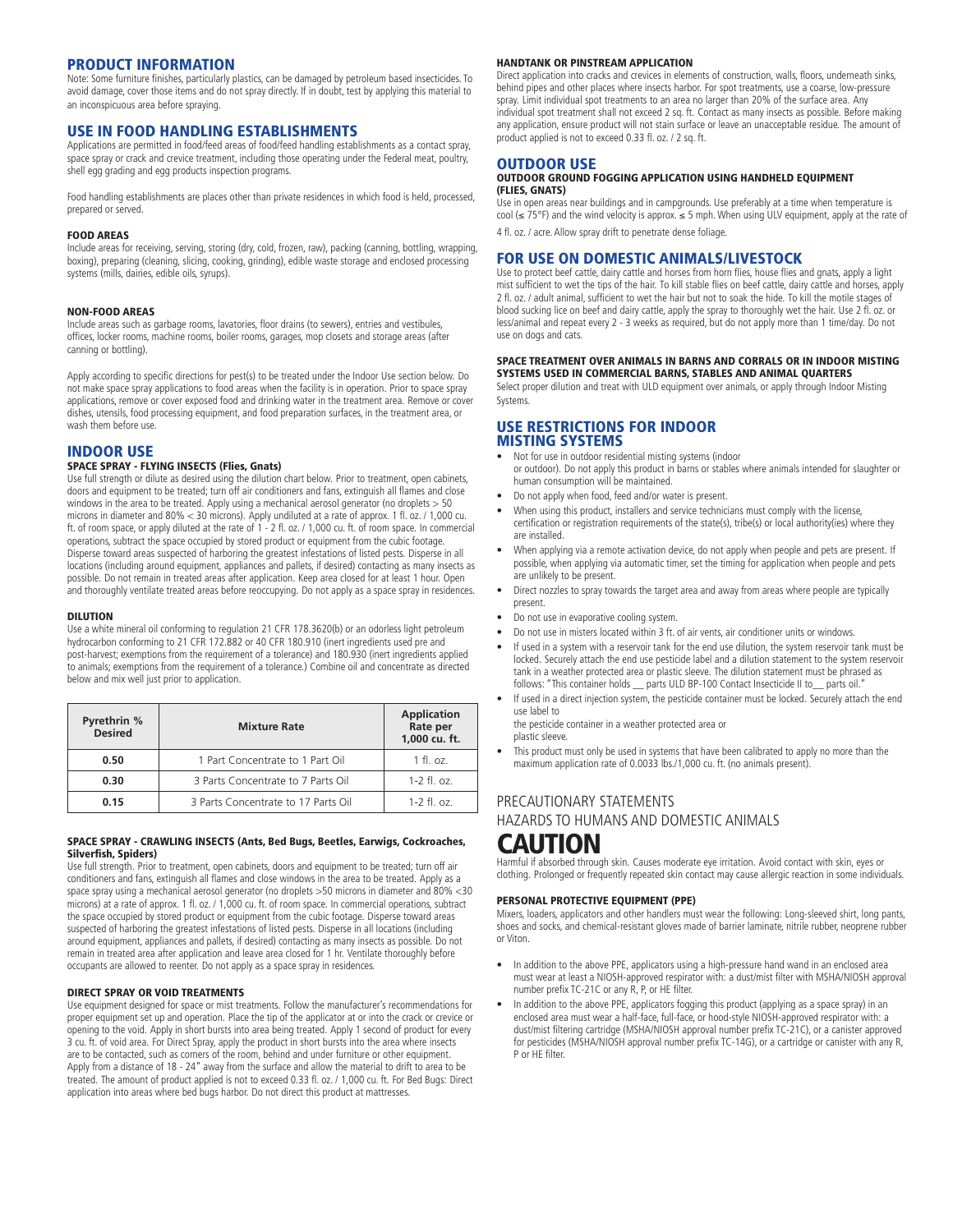### USER SAFETY REQUIREMENTS

Follow manufacturer's instructions for cleaning/maintaining PPE. If no such instructions for washables exist, use detergent and hot water. Keep and wash PPE separately from other laundry.

Discard clothing and other absorbent material that have been drenched or heavily contaminated with the product's concentrate. Do not reuse them.

### USER SAFETY RECOMMENDATIONS

### **Users should:**

- Wash hands before eating, drinking, chewing gum, using tobacco or using the toilet. • Remove clothing/PPE immediately if pesticide gets inside. Then wash thoroughly and put on clean clothing.
- Remove PPE immediately after handling this product. As soon as possible, wash thoroughly and change into clean clothing.

#### ENVIRONMENTAL HAZARDS TERRESTRIAL APPLICATIONS

This product is toxic to aquatic organisms, including fish and invertebrates. Drift and runoff may be hazardous to aquatic organisms in water adjacent to treated areas. This product has a potential for runoff for several weeks after application. Poorly draining soils and soils with shallow water tables are more prone to produce runoff that contains this product.

This product is highly toxic to bees exposed to direct treatment on blooming crops or weeds. Do not apply this product or allow it to drift to blooming crops or weeds while bees are actively visiting the treatment area. To protect the environment, do not allow pesticide to enter or run off into storm drains, drainage ditches, gutters or surface waters. Applying this product in calm weather when rain is not predicted for the next 24 hours will help to ensure that wind or rain does not blow or wash pesticide off the treatment area. Rinsing application equipment over the treated area will help avoid runoff to water bodies or drainage systems.

### FOR CONTAINERS ≥5 GALLONS

Do not discharge effluent containing this product into lakes, streams, ponds, estuaries, oceans or other water unless in accordance with the requirements of the National Pollutant Discharge Elimination System (NPDES) permit and permitting authority has been notified in writing prior to discharge. Do not discharge effluent containing this product to sewer systems without previously notifying the local sewage treatment plant authority. For guidance, contact your state water board or regional office of the EPA.

### PHYSICAL AND CHEMICAL HAZARDS

Do not use or store near heat or open flame. Do not apply this product around electrical equipment due to the possibility of shock hazard.

# FIRST AID

### IF IN EYES:

- Hold eyes open and rinse slowly and gently with water for 15 to 20 minutes.
- Remove contact lenses, if present, after the first 5 minutes, then continue rinsing eyes.
- Call a poison control center or doctor for treatment advice.

### IF ON SKIN OR CLOTHING:

- Take off contaminated clothing.
- Rinse skin immediately with plenty of water for 15 to 20 minutes.
- Call a poison control center or doctor for treatment advice.

**NOTE TO PHYSICIAN:** Contains petroleum distillate – vomiting may cause aspiration pneumonia.

#### HOTLINE NUMBER

Have the product container or label with you when calling a poison control center or doctor, or going for treatment. For additional information on this pesticide product (including health concerns, medical emergencies or pesticide incidents), you may call 1-888-740-8712.

# STORAGE AND DISPOSAL

Do not contaminate water, food, or feed by storage or disposal.

### PESTICIDE STORAGE:

Store in original container in secured, dry storage area. Do not store above 100°F for extended periods of time. Storage below 32°F may cause freezing. If container is damaged or spill occurs, use product immediately or dispose of product and damaged container as indicated below.

#### PESTICIDE DISPOSAL:

Wastes resulting from the use of this product may be disposed of on site, in accordance with the label directions, or at an approved waste disposal facility.

#### CONTAINER DISPOSAL:

Non-refillable container. Do not reuse or refill this container! Empty container by using the product according to the label directions. Triple rinse container (or equivalent) promptly after emptying. Triple rinse as follows:

**(**≤**5 gal)** Empty the remaining contents into application equipment or a mix tank and drain for 10 seconds after the flow begins to drip. Fill the container 1/4 full with water and recap. Shake for 10 seconds. Pour rinsate into application equipment or a mix tank or store rinsate for later use or disposal. Drain for 10 seconds after the flow begins to drip. Repeat this procedure 2 more times.

**(>5 gal)** Empty remaining contents into application equipment or a mix tank. Fill the container 1/4 full with water. Replace and tighten closures. Tip container on its side and roll it back and forth, ensuring at least one complete revolution, for 30 seconds. Stand the container on its end and tip it back and forth several times. Turn the container over onto its other end and tip it back and forth several times. Empty the rinsate into application equipment or a mix tank or store rinsate for later use or disposal. Repeat this procedure 2 more times.

Then offer for recycling, if available, or puncture and dispose of in a sanitary landfill, or by incineration, or, if allowed by state and local authorities, by burning. If burned stay out of smoke.